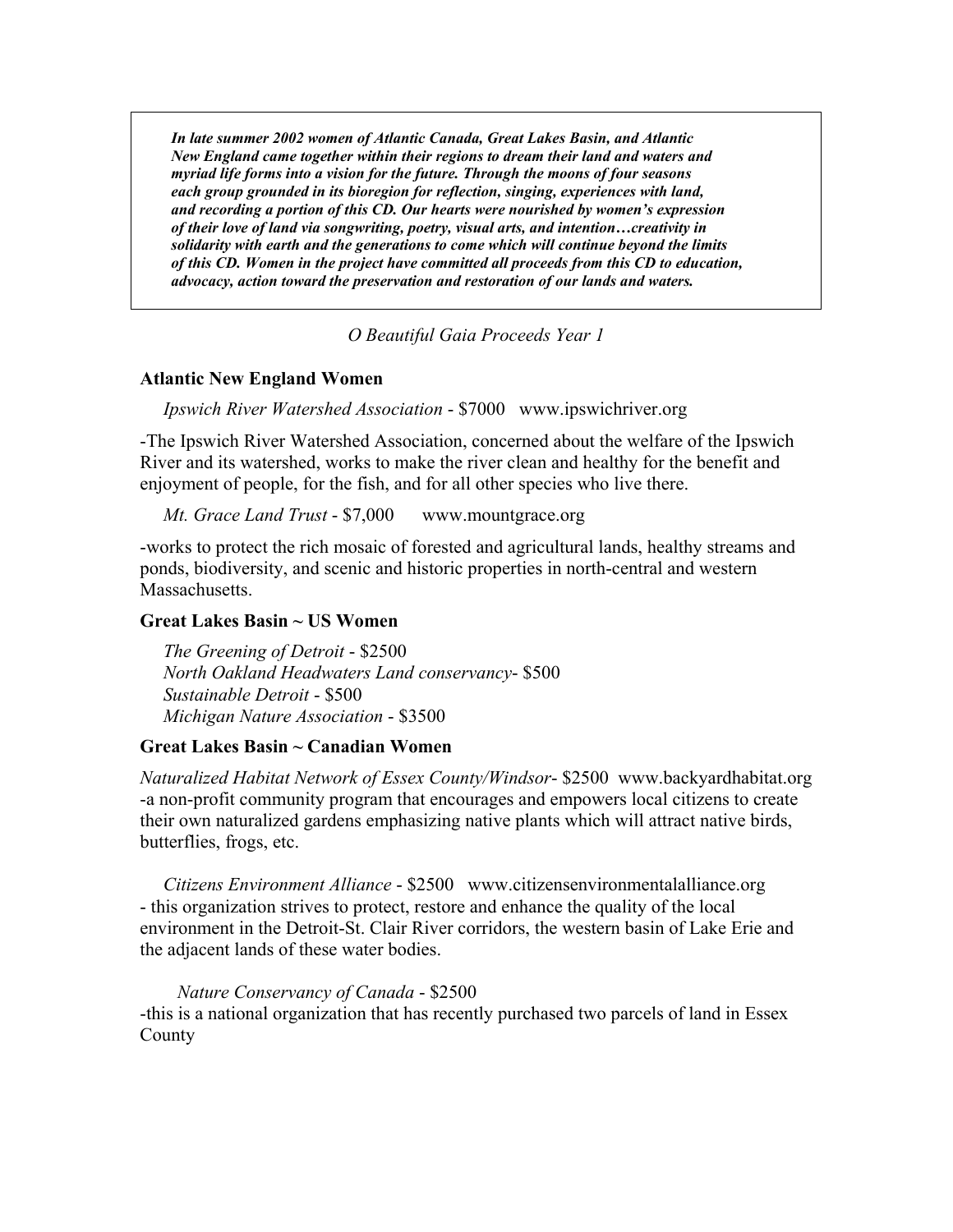**Cedar Creek** - a 160 acre parcel of land east of Harrow near this waterway. It includes significant biodiversity features.

**Oxley Poison Sumac Swamp - the last thicket swamp in Essex County**  southeast of Harrow. There are 400 species of plants alone in this natural area, thirteen of provincial concern, as well as animal species at risk.

#### *Friends of Oakwood Bush -* \$2500

-this is a grassroots non-profit organization which convinced Windsor City Council to purchase and preserve Oakwood Bush as a natural parkland. It is a 43 hectare remnant of the original Carolinian forest Oakwood Bush contains over 500 species of birds, mammals, reptiles, butterflies and plants.

## **Atlantic Canada ~ Prince Edward Island Women**

 *Macphail Woods Ecological Forestry Project* - \$5000 www.macphailwoods.org

-the Macphail Woods Ecological Forestry Project combines protection of the natural area along the streams with wildlife enhancement, forest stewardship, watershed protection, environmental education and ecological research. Located in Orwell, Prince Edward Island Canada

 *Island Nature Trust* - \$5000 www.peisland.com/nature/

-a non-government, not-for-profit organization dedicated to protection and management of Natural Areas on Prince Edward Island. We acquire lands to be held in trust for future generations, manage these lands as an example of appropriate and sustained use, and help private owners voluntarily protect their lands.

#### **Atlantic Canada ~ Nova Scotia Women**

*NS Nature Trust "Plants on the Edge" - \$5000* www.nsnt.ca

-Over the next two years, Plants on the Edge will reach out and raise awareness among landowners, local communities, recreational lakeshore users and the general public about the need to protect coastal plain lakeshore and wetland habitats. They will focus their attention on seventeen species at risk including the Pink Coreopsis.

*Ecology Action Centre: - \$5000 (Wilderness Committee Protected Wilderness Areas) - www.ecologyaction.ca*

-EAC has been campaigning for five years to get new protected wilderness areas designated in Nova Scotia. They are poised to make a major breakthrough that they hope will ultimately lead to the environmental NGOs and the forest products companies - jointly identifying protected wilderness areas on crown land.